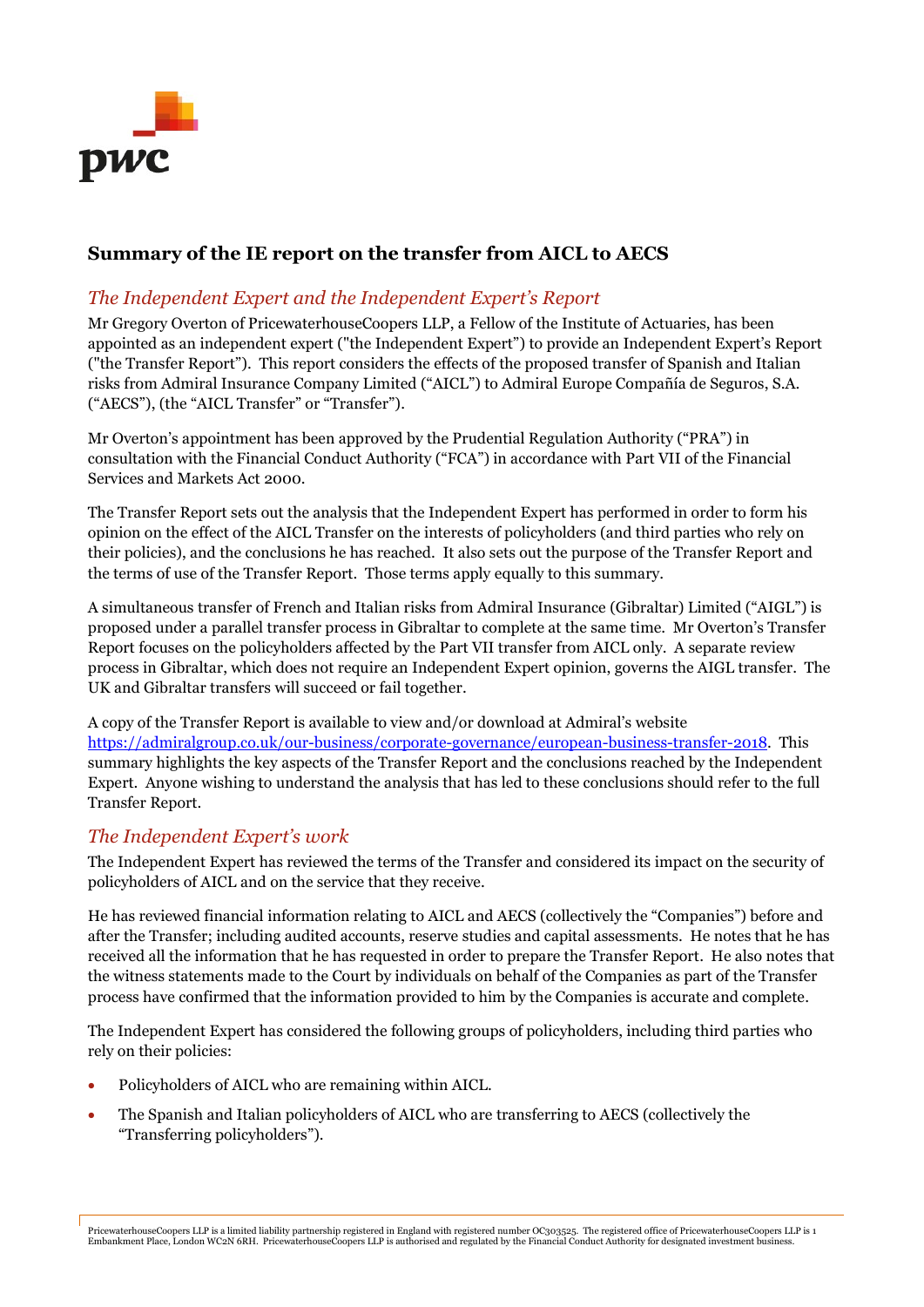

The Independent Expert has performed separate analyses to investigate the impact of the Transfer on the above policyholder groups. He has also considered in a more qualitative manner and commented on the particular interests of the following policyholder subgroups: -

- Periodic Payment Order ("PPO") claimants and other long-term policyholders.
- Spanish versus Italian transferring policyholders.

In assessing the impact upon the security of policyholders the Independent Expert has considered: -

- the nature and duration of the policyholder liabilities;
- the impact of the Transfer on the assets and liabilities of the Companies;
- the operation of the external reinsurance agreements which provide protection to each of the Companies;
- the impact of the Transfer on the capital position of the Companies as assessed against a consideration of the risks inherent within the business of each of the Companies, including the impact of adopting alternative plausible assumptions.

#### Conclusion

In his Report the Independent Expert concludes as follows:

"I have considered the proposed Transfer and the likely effect on both the UK and Transferring policyholders of AICL. At the point of transfer, Admiral is providing significantly more capital than previously used to support the business. I understand action will be taken by management in the future to remove surplus capital arising above target in AICL. Nevertheless, I consider Admiral is adopting a prudent approach to the Transfer to ensure that:

- adequate levels of policyholder protection are maintained for both AICL and AECS over the period of transition caused by the Transfer, and
- European policies can continue to be serviced no matter what form Brexit takes.

I have concluded that policyholders (and third parties who rely on their policies) will not be materially adversely affected by the proposed Transfer."

In drawing his conclusions, the Independent Expert notes separately for the different groups of affected policyholders that: -

- The UK policyholders of AICL are not adversely affected by the proposed Transfer because:
	- a. the company will reduce in size only marginally;
	- b. there is an increase in the level of surplus capital for both short and long tail claimants immediately as a result of the Transfer; and
	- c. in the medium-term the security provided is likely to be consistent with pre-Transfer levels.
- The Transferring policyholders of AICL are not materially adversely affected by the proposed Transfer because, whilst they are moving to a smaller entity with more volatile claims reserves, additional capital support is being provided to ensure an equivalent Capital Cover Ratio for short-tailed policyholders and a lower but still reasonable Capital Cover Ratio for longer-tailed policyholders.